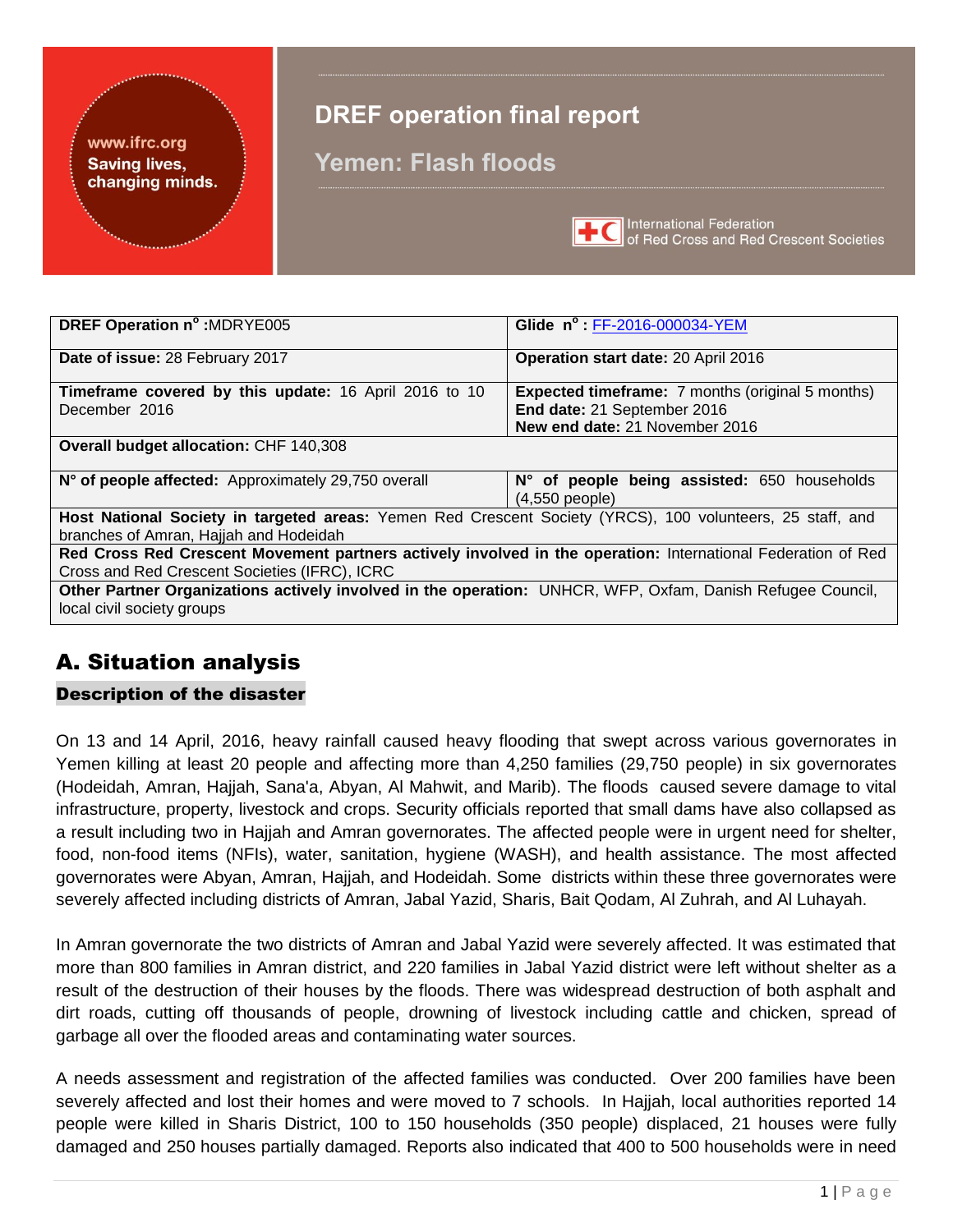of immediate health, WASH, Shelter/NFI and food assistance. In Al Hudaydah approximately 150 families were displaced and were living in open areas. Assessment reports indicate that there has been loss of human lives, properties, livelihood, and public infrastructure. The most affected were farms, public services, markets, houses, schools, etc. The impact of the flash flood was further aggravated by the ongoing armed conflict and lack of basic services and limited capacity of disaster response and preparedness. The infrastructure has been damaged especially bridges and highways which were already affected by airstrikes. Although the disaster hit seven governorates, the level of devastation varied considerably from one place to another. Malaria and dengue fever were expected to be spreading, so awareness sessions were included in the plan. Netherlands Red Cross contributed to DREF for this operation. The CHF 8,283 remaining allocation will be returned to DREF.

### Summary of the current response

### **Overview of Host National Society**

Since its establishment in 1968/1970, YRCS has been working as one of the components of the Red Cross and Red Crescent Movement (RCRC) to alleviate the human suffering.

Since the escalation of conflict in March 2015, YRCS has been a key actor in Yemen in responding to mounting humanitarian needs in the country. The ICRC is leading the Movement international efforts to respond to the needs of affected population. Given the on-going crisis as well as frequent occurrence of natural disasters, the YRCS has gained experience in disaster and crisis response and mitigating the risks associated with this.

### **Overview of Red Cross Red Crescent Movement in country**

#### **Movement Coordination**

The YRCS has built partnerships with several partner National Societies, namely Danish Red Cross, French Red Cross, German Red Cross Swedish Red Cross, British Red Cross and Norwegian Red Cross. The partners' support covers a wide range of development interventions including disaster management, community based health and first aid, water and sanitation and building resilience in communities. Since April 2015, the priority of all partner National Societies has been shifted towards emergency response, with the changing needs and context of the country.

Since 2013 the IFRC country office has been supporting the YRCS in building its capacity with focus on disaster management, health and organisational development. Building on its previous interventions and DREF operations in Yemen, the IFRC started immediate communication with YRCS headquarters and branches on the night of the disaster with to launch the necessary assessments at branch level.

Several meetings were also held with YRCS focal persons at DM and programme management to identify losses, gaps and urgent relief needs, and coordinate response efforts in an efficient and timely manner. Following the heavy rains and flooding, a Movement Coordination meeting took place in Sana'a on 16 April, followed-up by several subsequent meetings, out of which a Movement plan for the flood response was developed and adopted. It was agreed that the ICRC would provide essential relief items to the affected areas through provision of food parcels and NFIs for 1,350 families (750 parcels in Amran, 300 in Hajjah, 100 in Abyan, and 200 in Al Hudaydah already provided). ICRC is also providing first aid kits and visibility items to all YRCS branches responding to the disaster.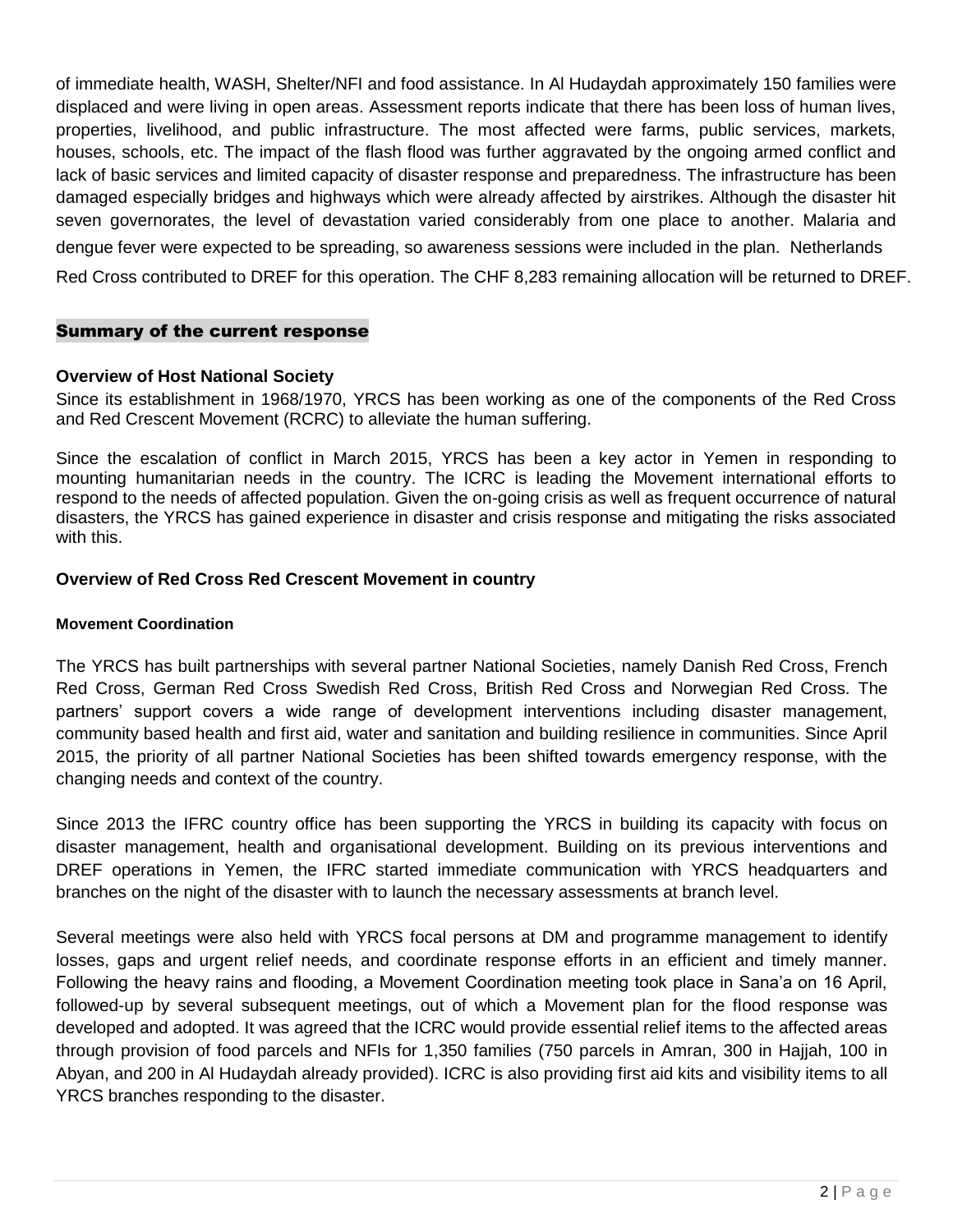For its part the IFRC would provide 650 NFI kits as well as hygiene materials to YRCS branches in order to replenish stocks used in the immediate response.

### **Coordination and Partnerships**

Several meetings were also held with YRCS focal persons at disaster management and programme management to identify losses, gaps and urgent relief needs, and to coordinate response efforts in an efficient and timely manner. Following the heavy rains and flooding, a Movement Coordination meeting took place in Sana'a on 16 April, followed-up by several subsequent meetings, out of which a Movement plan for the flood response was developed and adopted. Upon implementation of the plan, the ICRC provided food parcels and NFIs for 1350 families (750 parcels in Amran, 300 in Hajjah, 100 in Abyan, and 200 in Hodeidah). ICRC also provided first aid kits and visibility items to all YRCS branches responding to the disaster. For its part the IFRC provided 650 NFI kits as well as hygiene materials to YRCS branches in order to replenish stocks used in the immediate response. That was followed by hygiene awareness campaigns and session to local communities in affected areas.

### Needs analysis, beneficiary selection, risk assessment and scenario planning

Please refer to the original EPoA, which provides an overview of the needs analysis, beneficiary selection, risk assessment and scenario planning for this DREF operation.

## B. Operational strategy and plan

### Overall objective

Support the basic living conditions, including health and hygiene, of the flash flood affected population of Amran, Hajjah and Hodeida governorates of Yemen through provision of non-food items, hygiene kits and health awareness campaign for 650 households (4,550 people).

### Proposed strategy

The IFRC Yemen country office with YRCS in close coordination with and support from ICRC , has put together a plan of action to guide the response. The three branches of Amran, Hajjah, and Hodeida will be targeted as they are the most affected by the disaster. About NFIs targeting about 650 household will be procured from local markets, including mattresses, blankets, kitchen sets, and jerry can along with hygiene kits. These items are meant to replenish contingency stocks at the central warehouse located in Sana'a as well as branch warehouses located in strategic locations. As some branches have already responded by sending NFIs from their own stocks they will be compensated with new items stock to be prepared for any future needs. The operation will also cover transportation from Sana'a to districts, mobilization of volunteers (for assessment, distribution of items, and awareness campaigns of hygiene practices and communicable diseases).

Furthermore, this operation will capitalize on:

- Volunteer mobilization: detailed assessment of the affected areas and analysis of the gaps and available capacities through mobilization of volunteers
- Providing immediate relief support: provision of essential household relief items to facilitate restoration of dignified living conditions
- Balanced approach on shelter and health: In addition to essential household relief items, provision of hygiene kits and awareness campaign to affected population will be done for maintaining sanitation and hygiene
- Ensuring response capacity of YRCS through replenishment of relief items and hygiene kits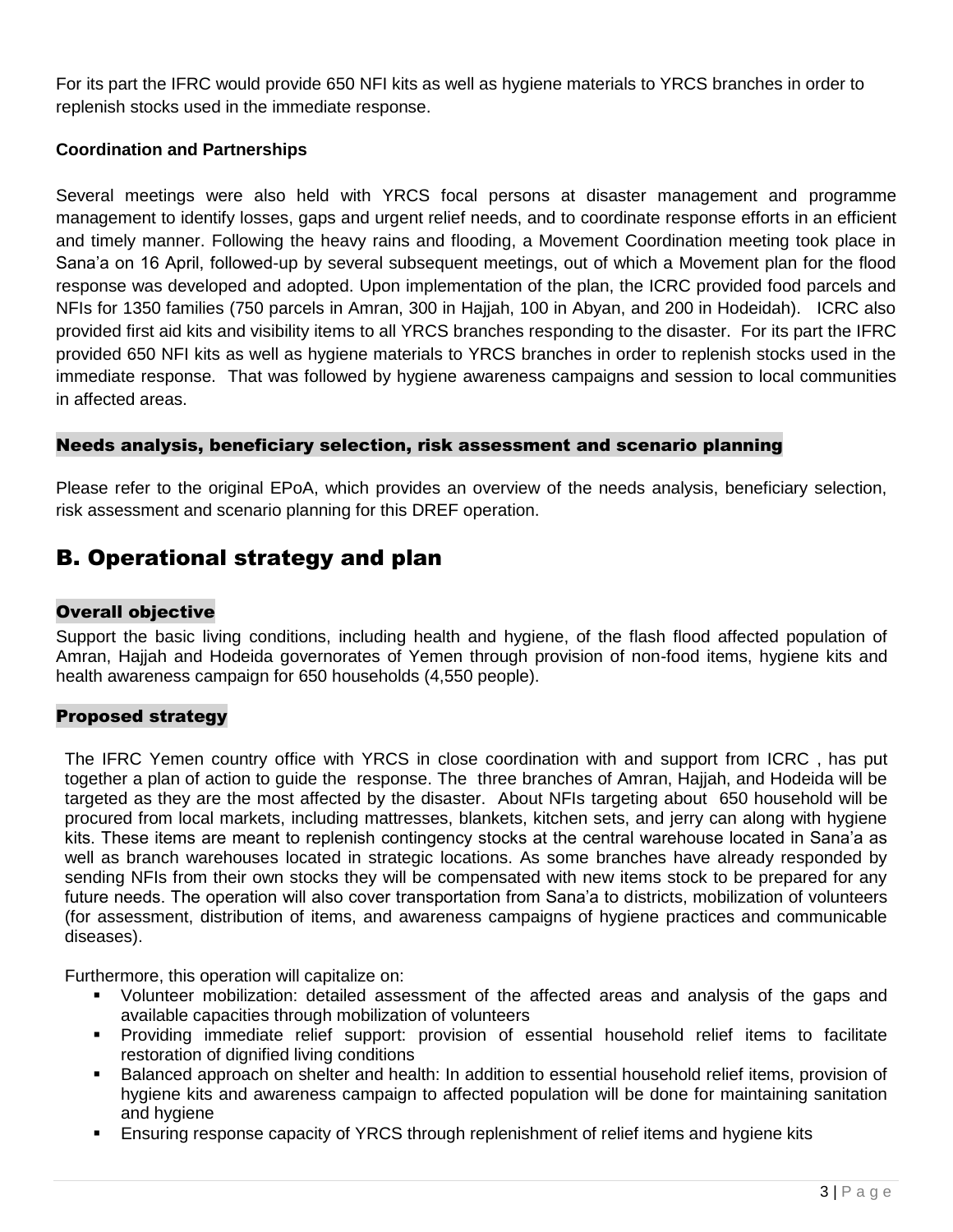### Operational support services

Please refer to the original EPoA, which provides an overview of the assistance from Operational support services required for this DREF operation.

## C. DETAILED OPERATIONAL PLAN

## Quality programming / Areas common to all sectors

**Quality programming/ Areas common to all sectors**

| <b>Outcome 1: Continuous</b><br>assessment, analysis and                         | <b>Outputs</b>                                                                                                              | % of achievement                                                                                            |           |                          |  |  |  |
|----------------------------------------------------------------------------------|-----------------------------------------------------------------------------------------------------------------------------|-------------------------------------------------------------------------------------------------------------|-----------|--------------------------|--|--|--|
| coordination to inform the<br>design and implementation<br>of the DREF operation | <b>Output 1.1:</b> Initial needs assessment are updated<br>following consultation with beneficiaries and inform<br>planning | 100%                                                                                                        |           |                          |  |  |  |
|                                                                                  | as appropriate                                                                                                              | <b>Output 1.2:</b> The findings of evaluations lead to<br>adjustments in on-going plans and future planning |           |                          |  |  |  |
| <b>Activities</b>                                                                |                                                                                                                             | <b>Is implementation</b><br>on time?                                                                        |           | % progress<br>(estimate) |  |  |  |
|                                                                                  |                                                                                                                             | <b>Yes</b>                                                                                                  | <b>No</b> |                          |  |  |  |
| 1.1.1 Carry out ongoing assessments                                              |                                                                                                                             | X                                                                                                           |           | 100%                     |  |  |  |
| 1.1.2 Modify distribution plans as required<br>assessment reports                | X                                                                                                                           |                                                                                                             | 100%      |                          |  |  |  |
| 1.2.1 Carry out post-distribution monitoring of NFIs and<br>hygiene kits         |                                                                                                                             | X                                                                                                           |           | 100%                     |  |  |  |
| 1.2.2 Conduct a lessons learned workshop on the operation                        |                                                                                                                             | X                                                                                                           |           | 100%                     |  |  |  |
| <b>Progress towards outcomes</b>                                                 |                                                                                                                             |                                                                                                             |           |                          |  |  |  |

Initial needs assessments was done in all target districts by YRCS teams where the most pressing needs were identified. However, there were some difficulties in collecting accurate data for affected people due to contradicting information and figures. That was overcome by taking the following steps: the YRCS coordinated with relevant communities and parties involved in registering IDP households at target branches. A list of affected families to be targeted by YRCS was developed, based on the response capacity of the YRCS branches (200HHs). Targeting and distribution of relief was done in coordination with other agencies. Distributions took place according to a card system and direct handing out of items to beneficiaries living in and around to the disaster-affected area.

The security situation did not allow for an elaborate post distribution monitoring exercise. However, as far as the situation permitted the YRCS performed two process monitoring exercises--during and after distributions. The first one was conducted during the distribution of pre-positioned hygiene kits which took place one month after the distribution of pre-positioned NFIs. The second phase involved contacting the beneficiaries and seeking their feedback on the outcomes of the intervention.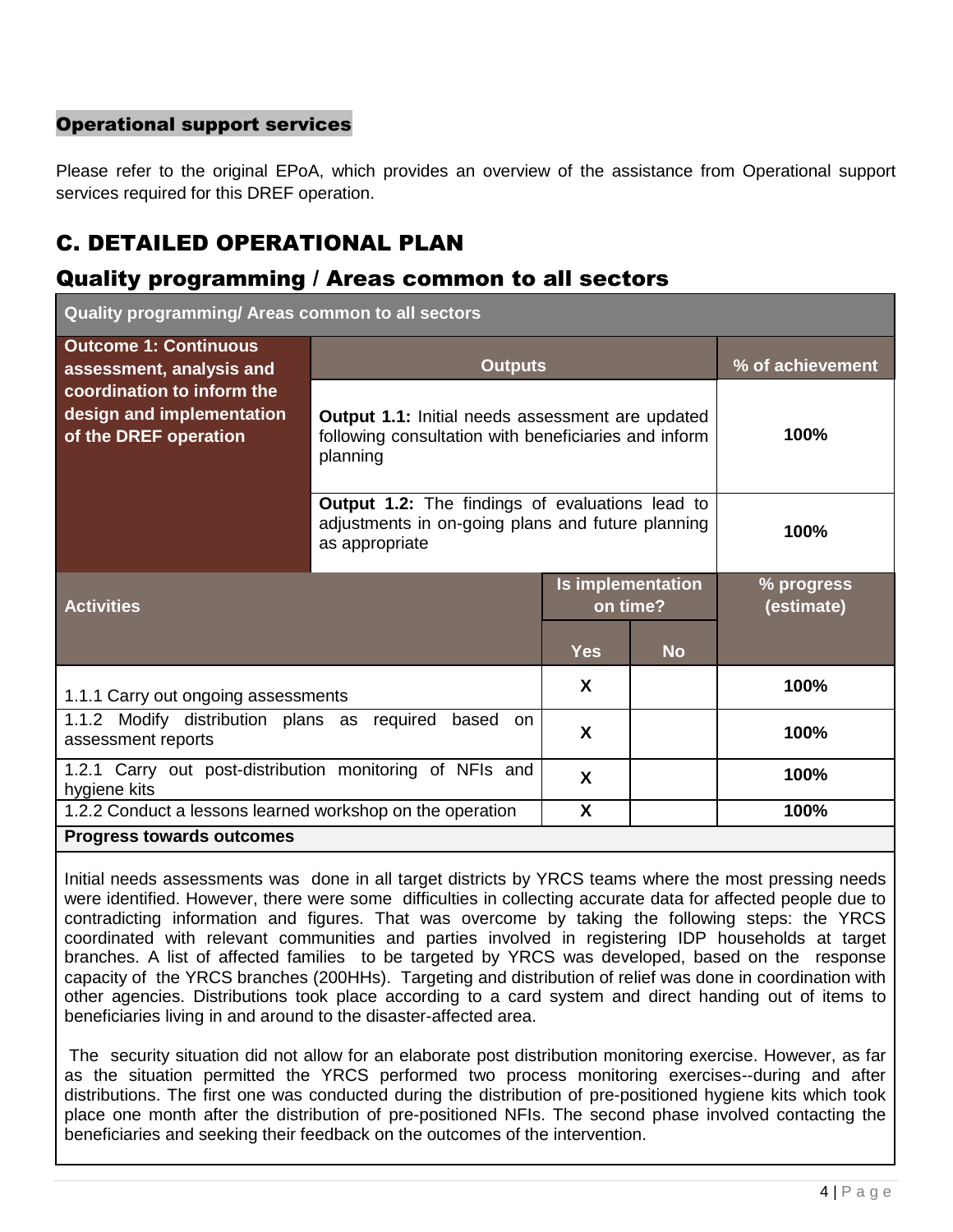A team from YRCS made a field visit after the distribution and met with beneficiaries to get their feedback on the support and recommendations. Lists were prepared for all those HHs targeted and which received NFIs and hygiene kits. The distributors (YRCS volunteers) registered along with names, relevant mobile phone numbers of beneficiaries and let them sign or stamp their fingerprint (in case they could not write). After one month, these lists were used again to call back beneficiaries to get their final impression and get an idea of how their statuses had improved. For this purpose, a few HHs selected randomly were selected from the original list of distribution. That was about 33 HHs (5 percent ) of the total number of targeted 650 HHs in all three districts. Some of the questions asked to them included :

- Did the relief items come on right time to reduce suffering?
- Were the quantities delivered per HH enough to satisfy urgent needs?
- **How were you treated by YRCS volunteers at the distribution site?**
- Any recommendations on how to improve response and better help affected people in future responses?

The beneficiaries reported satisfaction with the support which they said was of great importance to build back their lives. In addition to food items distributed by other agencies, NFIs had favourable impact on finding temporary shelter and maintain good hygiene practises. They recommended further help in future response to help them construct their shelter. One way could be money for works for those who lost their houses (huts). They can rebuild or maintain by themselves and be compensated for nominal amount of \$150 per household. Modification to the distribution plan had been done to fit in with number of beneficiaries. It was planned to cover at least 50 per cent of the affected people, but due to increase of affected people only 20 percent of them were covered by YRCS emergency response. One district in Hodeidah governorate had to be switched with a different district that was more affected to which no support had been directed and to which YRCS responded.

A one-day lessons learnt workshop was conducted at the end of the operation in Hodeidah, one of the operation target governorates. In total, there were 12 participants in the workshop from the three affected governorates, Hodeidah, Amran and Hajjah. Six of them were purposefully selected form the local community/beneficiaries, in addition to YRCS ERTs members at the target branches.

The workshop was organized in two parts. The first part was a presentation on emergence response and response mechanism while the second presentation addressed the impact of emergency response on the affected community and their role during the flood disaster. The workshop also gave space for sharing of experiences between the affected communities and the YRCS branches who responded to the disaster.

The workshop came up with some recommendations and suggestions to improve future operations and overcome expected challenges.

- More focused training on conducting rapid assessment.
- Training on emergency response at the community level.
- Workshops for local authorities, communities and decision makers on disaster response and YRCS mandate and auxiliary role in addressing natural disasters.
- Priorities and needs were also identified which included: NFIs stock at branches warehouses, rescue tools, volunteers accident/health insurance, and if possible vehicles for transportation and ambulances with some support for their maintenance.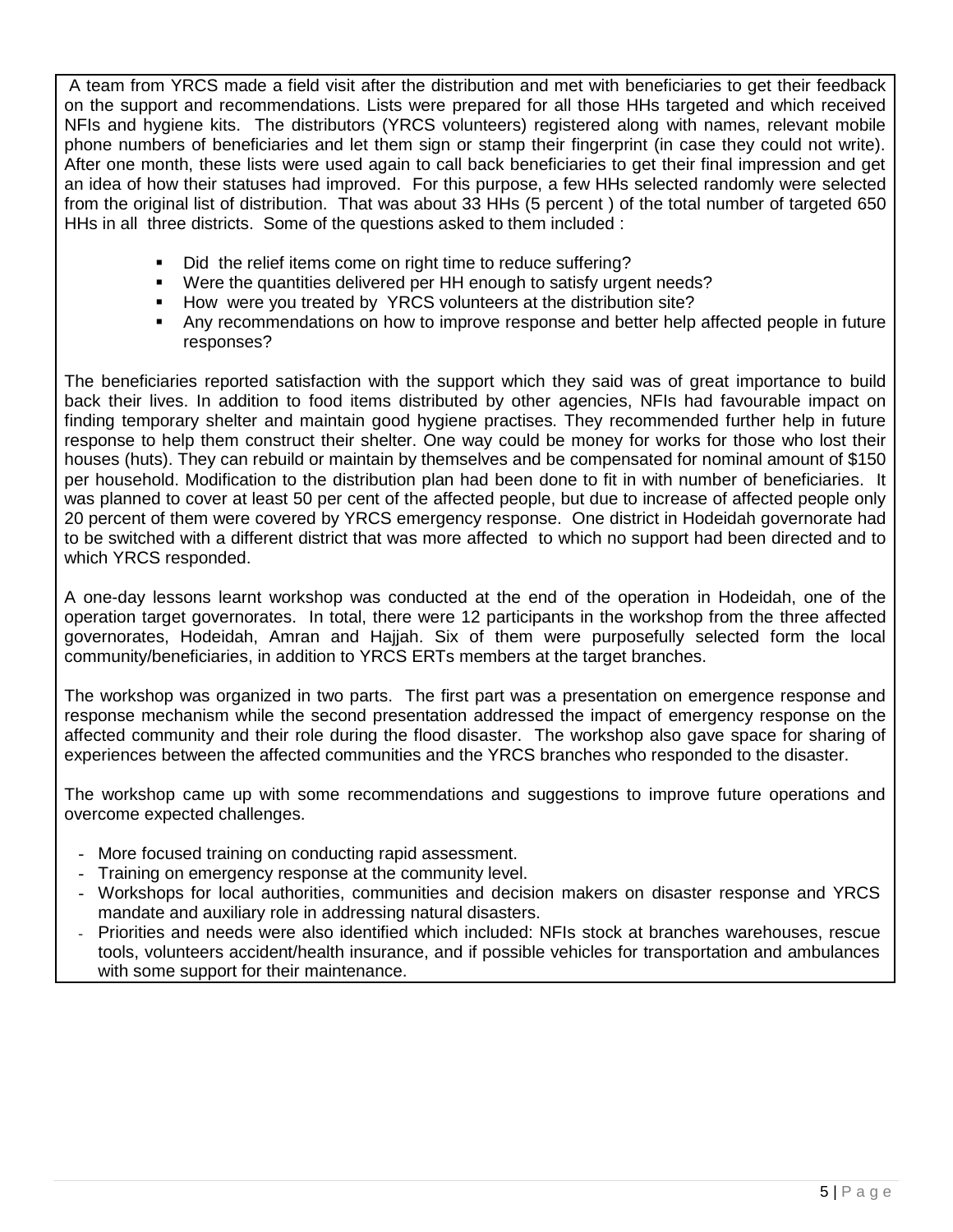## Water, sanitation and hygiene promotion

| Water, sanitation and hygiene promotion                                                           |                                                                                                                                                                                                               |                               |           |                          |  |  |  |
|---------------------------------------------------------------------------------------------------|---------------------------------------------------------------------------------------------------------------------------------------------------------------------------------------------------------------|-------------------------------|-----------|--------------------------|--|--|--|
| <b>Outcome 2: Immediate reduction</b><br>in risk of waterborne and water                          | <b>Outputs</b>                                                                                                                                                                                                |                               |           | % of achievement         |  |  |  |
| related diseases in targeted<br>communities                                                       | <b>Output 2.1: Hygiene-related goods (NFIs)</b><br>which meet Sphere standards are provided to<br>the target population                                                                                       |                               |           |                          |  |  |  |
|                                                                                                   | <b>Output 2.2: Hygiene promotion activities</b><br>which meet Sphere standards in terms of the<br>identification and use of hygiene items<br>provided to target population and prevent<br>waterborne diseases | 100%                          |           |                          |  |  |  |
| <b>Activities</b>                                                                                 |                                                                                                                                                                                                               | Is implementation<br>on time? |           | % progress<br>(estimate) |  |  |  |
|                                                                                                   |                                                                                                                                                                                                               | <b>Yes</b>                    | <b>No</b> |                          |  |  |  |
| 2.1.1<br><b>Distribute</b><br>available<br>hygiene<br>communities                                 | affected<br>kits<br>to                                                                                                                                                                                        | X                             |           | 100%                     |  |  |  |
| hygiene kits for 650<br>2.1.2 Procure<br>replenishment of stocks and later distribution as needed | households<br>for                                                                                                                                                                                             | X                             |           | 100%                     |  |  |  |
| 2.1.3 Transport and distribute hygiene kits in affected<br>communities                            | X                                                                                                                                                                                                             |                               | 100%      |                          |  |  |  |
| 2.2.1 Carry out awareness session for local communities                                           | X                                                                                                                                                                                                             |                               | 100%      |                          |  |  |  |
| 2.2.2 Transport and distribute leaflets on health, sanitation<br>and hygiene messages             |                                                                                                                                                                                                               | X                             |           | 100%                     |  |  |  |
| <b>Progress towards outcomes</b>                                                                  |                                                                                                                                                                                                               |                               |           |                          |  |  |  |

2.1.1. Hygiene kits have been distributed to the target communities in Amran, Hajjah and Hodeidah

2.1.2 The IFRC country office has completed procurement of hygiene kits. These are now prepositioned at YRCS warehouse.

2.2.1 Awareness sessions on communicable diseases for the local communities were successfully completed

2.2.2 Dissemination of messages on health, sanitation and hygiene through leaflets was completed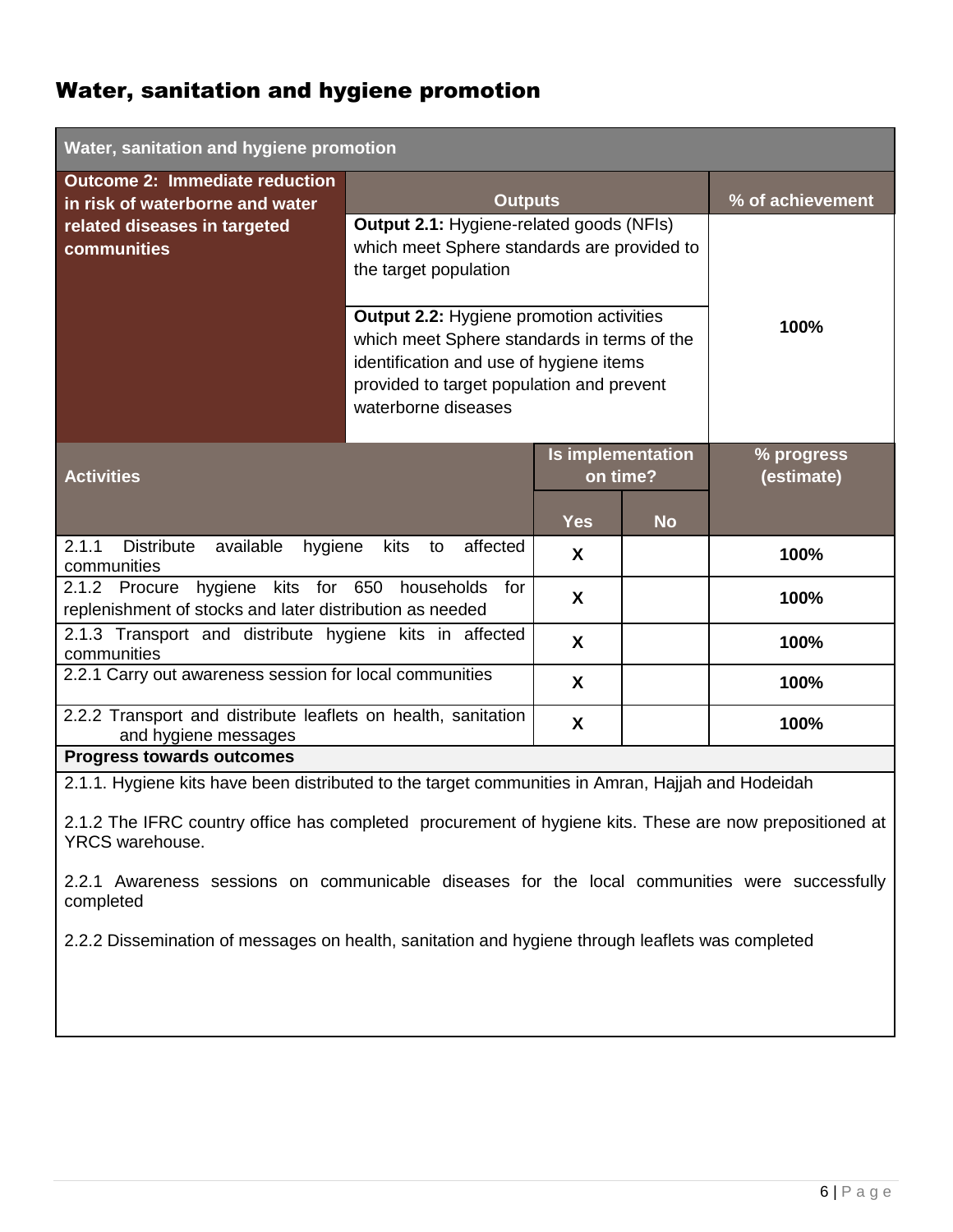## Shelter and settlements (and household items)

| Shelter and settlements (and household items)                                                         |                                                                                                                                                                    |                               |           |                          |  |  |  |
|-------------------------------------------------------------------------------------------------------|--------------------------------------------------------------------------------------------------------------------------------------------------------------------|-------------------------------|-----------|--------------------------|--|--|--|
| <b>Outcome 3: The immediate</b><br>shelter and settlement needs of                                    |                                                                                                                                                                    | <b>Outputs</b>                |           |                          |  |  |  |
| the target population are met                                                                         | <b>Output 3.1: Essential Household Items</b><br>(EHI)/non-food items (NFI) are provided to<br>the target population receipt, Beneficiary<br>satisfaction surveys). | 100%                          |           |                          |  |  |  |
| <b>Activities</b>                                                                                     |                                                                                                                                                                    | Is implementation<br>on time? |           | % progress<br>(estimate) |  |  |  |
|                                                                                                       |                                                                                                                                                                    | <b>Yes</b>                    | <b>No</b> |                          |  |  |  |
| 3.1.1 Distribute available NFIs to affected communities                                               |                                                                                                                                                                    | X                             |           | 100%                     |  |  |  |
| 3.1.2 Procure NFIs for 650 households for replenishment of<br>stocks and later distribution as needed |                                                                                                                                                                    |                               |           | 100%                     |  |  |  |
| 3.1.3 Transport and distribute NFIs in affected communities                                           |                                                                                                                                                                    |                               |           | 100%                     |  |  |  |
| <b>Progress towards outcomes</b>                                                                      |                                                                                                                                                                    |                               |           |                          |  |  |  |

3.1.1 Prepositioned NFIs were distributed to the target communities in Amran, Hajjah and Hodeidah. The beneficiaries reported satisfaction with the support which they said was of great importance to build back their lives

3.12 The procurement of NFIs was completed. These are now prepositioned at YRCS warehouse.



YRCS volunteers distributing NFIs to flash flood affected people in Luhiah district, Hodeidah governorate, April 2016. /YRCS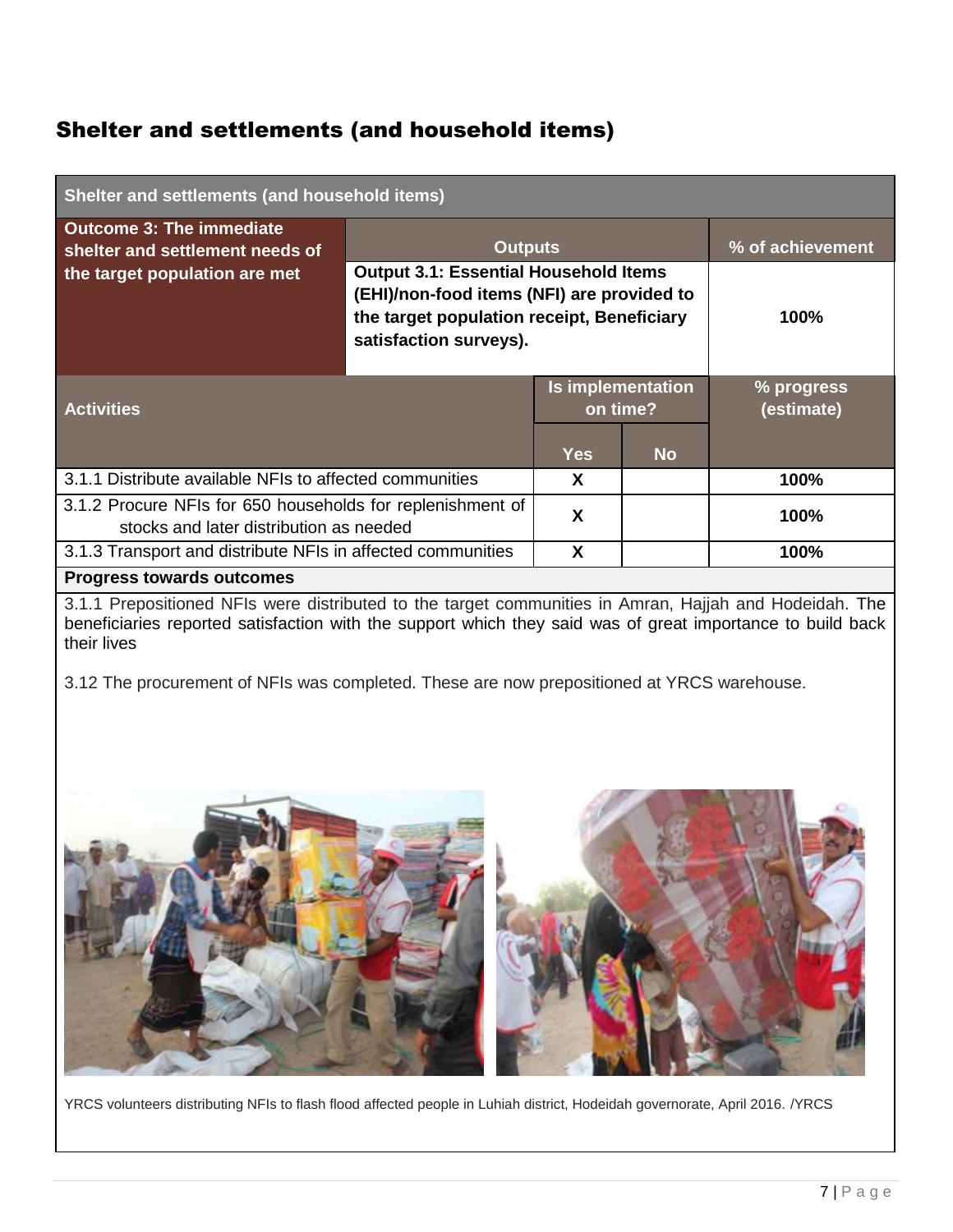## **Contact information**

**For further information, specifically related to this operation please contact:**

- **Yemen Red Crescent Society:** Mohammed Sawlan, Disaster Management Coordinator, Yemen Red Crescent Society, phone Mob: + 967 733630081, email ; [sawlan.mohamed@gmail.com](mailto:sawlan.mohamed@gmail.com)
- **IFRC Yemen country office:** Pitambar Aryal, Head of country office ;phone Mob; +967 739633551, email; [pitambar.aryal@ifrc.org](mailto:pitambar.aryal@ifrc.org)
- **IFRC MENA Region:** Mads Brinch Hansen, Head of Emergencies and Crises Unit, phone Mob. +961 76 174 468; email; [mads.brinch@ifrc.org](mailto:mads.brinch@ifrc.org)
- **IFRC Geneva:** Christine South, Operations Quality Assurance Senior Officer; phone: +41 22 730 45 29; email: [christine.south@ifrc.org](mailto:christine.south@ifrc.org)

### **For Resource Mobilization and Pledges:**

 **IFRC MENA Region:** Sami Fakhouri, partnerships and development coordinator; phone +961 81 311 918; email:[;sami.fakhouri@ifrc.org](mailto:sami.fakhouri@ifrc.org)

**For Performance and Accountability (planning, monitoring, evaluation and reporting):** 

 **IFRC MENA Region:** Robert Ondrusek, PMER Coordinator; phone: +961 79 300561; email; robert.ondrusek@ifrc.org

### **How we work**

All IFRC assistance seeks to adhere to the Code of Conduct for the International Red Cross and Red Crescent Movement and Non-Governmental Organizations (NGOs) in Disaster Relief and the Humanitarian Charter and Minimum Standards in Disaster Response (Sphere) in delivering assistance to the most vulnerable.

The IFRC's vision is to inspire, encourage, facilitate and promote at all times all forms of humanitarian activities by National Societies, with a view to preventing and alleviating human suffering, and thereby contributing to the maintenance and promotion of human dignity and peace in the world.

www.ifrc.org Saving lives, changing minds.



The IFRC's work is guided by Strategy 2020 which puts forward three strategic aims:

- **1.** Save lives, protect livelihoods, and strengthen recovery from disaster and crises.
- **2.** Enable healthy and safe living.
- **3.** Promote social inclusion and a culture of non-violence and peace.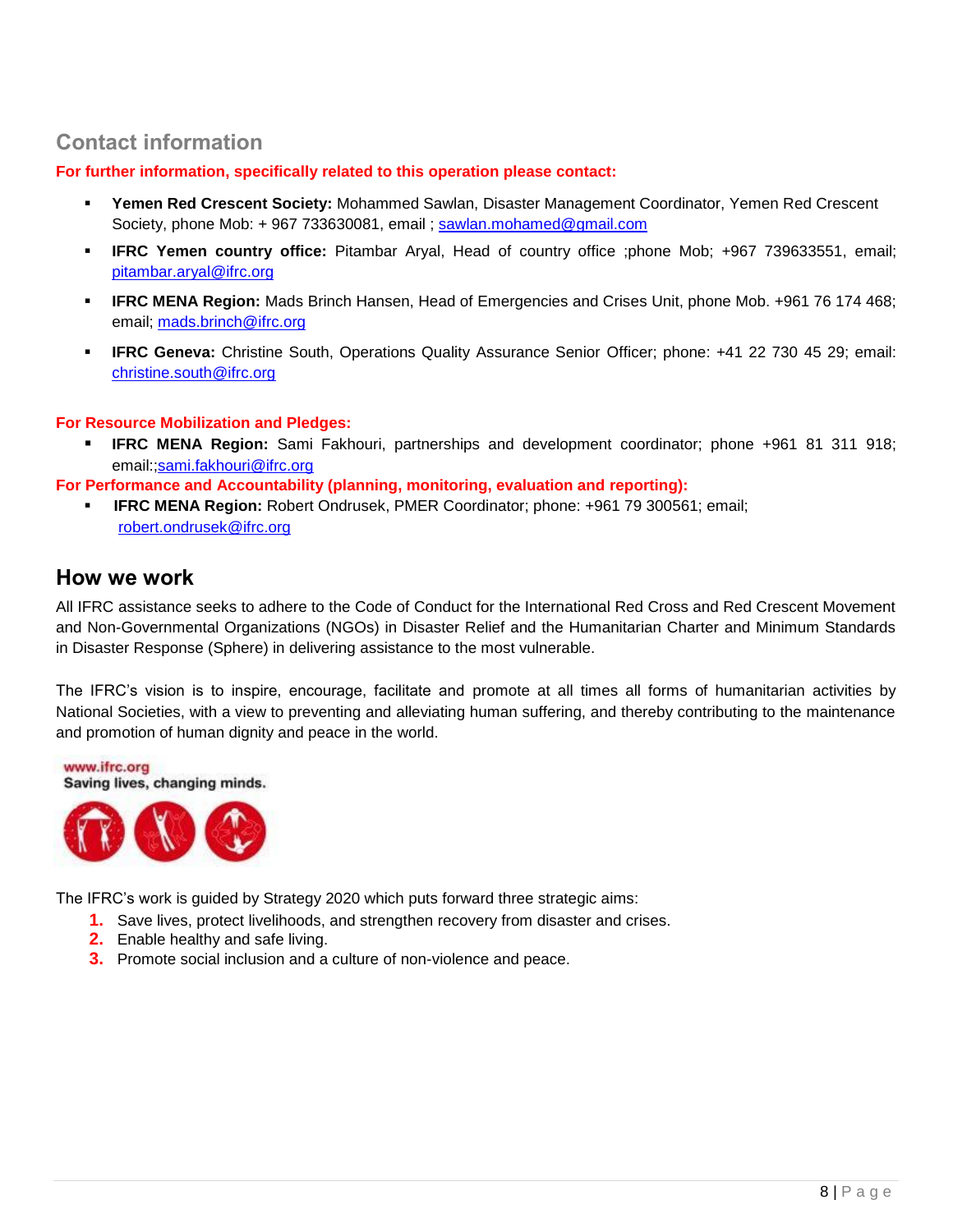#### **Disaster Response Financial Report**

MDRYE005 - Yemen - Flash Floods Timeframe: 21 Apr 16 to 21 Nov 16 Appeal Launch Date: 21 Apr 16 Final Report

| <b>Selected Parameters</b>            |   |         |                    |  |  |  |  |  |
|---------------------------------------|---|---------|--------------------|--|--|--|--|--|
| Reporting Timeframe 2016/1-2017/3     |   |         | Programme MDRYE005 |  |  |  |  |  |
| Budget Timeframe 2016/1-2017/3        |   | Budget  | APPROVED           |  |  |  |  |  |
| Split by funding source               |   | Project | $\star$            |  |  |  |  |  |
| Subsector:                            | ÷ |         |                    |  |  |  |  |  |
| All figures are in Swiss Francs (CHF) |   |         |                    |  |  |  |  |  |

### **I. Funding**

|                                | Raise<br>humanitarian<br>standards | <b>Grow RC/RC</b><br>services for<br>vulnerable<br>people | Strengthen RC/<br><b>RC</b> contribution<br>to development | Heighten<br>influence and<br>support for<br><b>RC/RC work</b> | Joint working<br>and<br>accountability | <b>TOTAL</b> | <b>Deferred</b><br>Income |
|--------------------------------|------------------------------------|-----------------------------------------------------------|------------------------------------------------------------|---------------------------------------------------------------|----------------------------------------|--------------|---------------------------|
| A. Budget                      | 140,308                            |                                                           |                                                            |                                                               | 140,308                                |              |                           |
| <b>B. Opening Balance</b>      |                                    |                                                           |                                                            |                                                               |                                        |              |                           |
| Income                         |                                    |                                                           |                                                            |                                                               |                                        |              |                           |
| Other Income                   |                                    |                                                           |                                                            |                                                               |                                        |              |                           |
| <b>DREF Allocations</b>        |                                    | 140,308                                                   |                                                            |                                                               |                                        | 140,308      |                           |
| C4. Other Income               |                                    | 140,308                                                   |                                                            |                                                               |                                        | 140,308      |                           |
| C. Total Income = $SUM(C1.C4)$ |                                    | 140,308                                                   |                                                            |                                                               |                                        | 140,308      |                           |
| D. Total Funding = $B + C$     |                                    | 140,308                                                   |                                                            |                                                               |                                        | 140,308      |                           |

\* Funding source data based on information provided by the donor

### **II. Movement of Funds**

|                                    | Raise<br>humanitarian<br>standards | <b>Grow RC/RC</b><br>services for<br>vulnerable<br>people | Strengthen RC/<br><b>RC</b> contribution<br>to development | Heighten<br>influence and<br>support for<br><b>RC/RC</b> work | Joint working<br>and<br>accountability | <b>TOTAL</b> | <b>Deferred</b><br>Income |
|------------------------------------|------------------------------------|-----------------------------------------------------------|------------------------------------------------------------|---------------------------------------------------------------|----------------------------------------|--------------|---------------------------|
| <b>B. Opening Balance</b>          |                                    |                                                           |                                                            |                                                               |                                        |              |                           |
| C. Income                          |                                    | 140.308                                                   |                                                            |                                                               |                                        | 140.308      |                           |
| E. Expenditure                     |                                    | $-132,025$                                                |                                                            |                                                               |                                        | $-132,025$   |                           |
| F. Closing Balance = $(B + C + E)$ |                                    | 8,283                                                     |                                                            |                                                               |                                        | 8,283        |                           |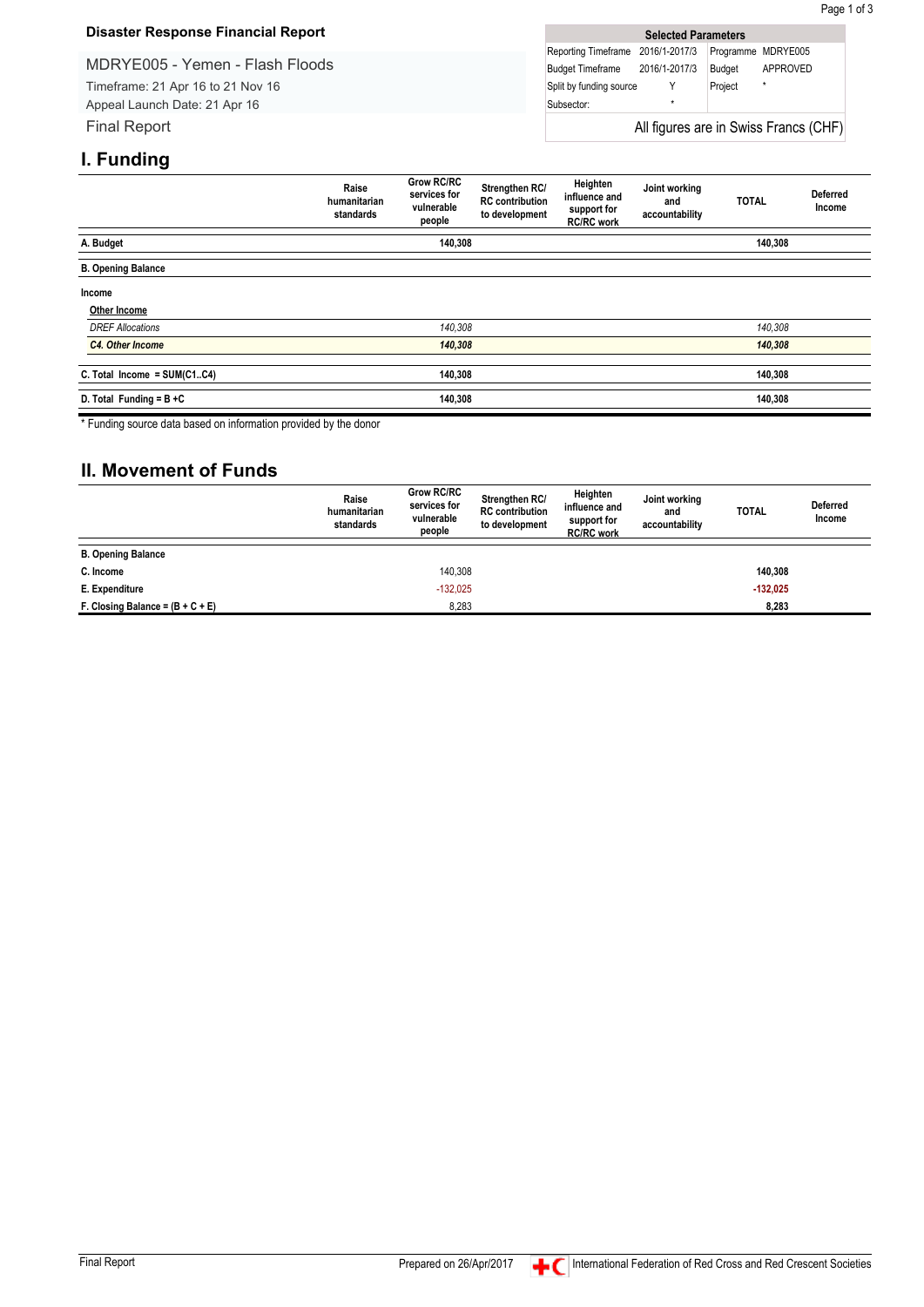#### **Disaster Response Financial Report**

MDRYE005 - Yemen - Flash Floods Timeframe: 21 Apr 16 to 21 Nov 16 Appeal Launch Date: 21 Apr 16 Final Report

|                                   | <b>Selected Parameters</b> |         |                                       |
|-----------------------------------|----------------------------|---------|---------------------------------------|
| Reporting Timeframe 2016/1-2017/3 |                            |         | Programme MDRYE005                    |
| Budget Timeframe 2016/1-2017/3    |                            | Budget  | APPROVED                              |
| Split by funding source           |                            | Project | $\star$                               |
| Subsector:                        | ÷                          |         |                                       |
|                                   |                            |         | All figures are in Swiss Francs (CHF) |

### **III. Expenditure**

|                                                 |               |                                    |                                                    |                                                     | <b>Expenditure</b>                                      |                                        |              |           |
|-------------------------------------------------|---------------|------------------------------------|----------------------------------------------------|-----------------------------------------------------|---------------------------------------------------------|----------------------------------------|--------------|-----------|
| <b>Account Groups</b>                           | <b>Budget</b> | Raise<br>humanitarian<br>standards | Grow RC/RC<br>services for<br>vulnerable<br>people | Strengthen RC/<br>RC contribution<br>to development | Heighten<br>influence and<br>support for RC/<br>RC work | Joint working<br>and<br>accountability | <b>TOTAL</b> | Variance  |
|                                                 | Α             |                                    |                                                    |                                                     |                                                         |                                        | В            | $A - B$   |
| <b>BUDGET (C)</b>                               |               |                                    | 140,308                                            |                                                     |                                                         |                                        | 140,308      |           |
| Relief items, Construction, Supplies            |               |                                    |                                                    |                                                     |                                                         |                                        |              |           |
| Clothing & Textiles                             | 45,240        |                                    | 40,342                                             |                                                     |                                                         |                                        | 40,342       | 4,898     |
| Water, Sanitation & Hygiene                     | 13,650        |                                    |                                                    |                                                     |                                                         |                                        |              | 13,650    |
| Utensils & Tools                                | 19,890        |                                    | 26,815                                             |                                                     |                                                         |                                        | 26,815       | $-6,925$  |
| <b>Total Relief items, Construction, Sup</b>    | 78,780        |                                    | 67,156                                             |                                                     |                                                         |                                        | 67,156       | 11,624    |
| Logistics, Transport & Storage                  |               |                                    |                                                    |                                                     |                                                         |                                        |              |           |
| Storage                                         | 14,400        |                                    | 1,255                                              |                                                     |                                                         |                                        | 1,255        | 13,145    |
| Distribution & Monitoring                       |               |                                    | 12,482                                             |                                                     |                                                         |                                        | 12,482       | $-12,482$ |
| Transport & Vehicles Costs                      | 2,100         |                                    | 2,719                                              |                                                     |                                                         |                                        | 2,719        | $-619$    |
| Logistics Services                              |               |                                    | 14,726                                             |                                                     |                                                         |                                        | 14,726       | $-14,726$ |
| <b>Total Logistics, Transport &amp; Storage</b> | 16,500        |                                    | 31,182                                             |                                                     |                                                         |                                        | 31,182       | $-14,682$ |
| Personnel                                       |               |                                    |                                                    |                                                     |                                                         |                                        |              |           |
| National Society Staff                          | 3,600         |                                    | 1,157                                              |                                                     |                                                         |                                        | 1,157        | 2,443     |
| Volunteers                                      | 5,040         |                                    | 7,929                                              |                                                     |                                                         |                                        | 7,929        | $-2,889$  |
| <b>Total Personnel</b>                          | 8,640         |                                    | 9,086                                              |                                                     |                                                         |                                        | 9,086        | $-446$    |
| <b>Workshops &amp; Training</b>                 |               |                                    |                                                    |                                                     |                                                         |                                        |              |           |
| Workshops & Training                            | 10,500        |                                    | 10,371                                             |                                                     |                                                         |                                        | 10,371       | 129       |
| <b>Total Workshops &amp; Training</b>           | 10,500        |                                    | 10,371                                             |                                                     |                                                         |                                        | 10,371       | 129       |
| <b>General Expenditure</b>                      |               |                                    |                                                    |                                                     |                                                         |                                        |              |           |
| Travel                                          | 11,700        |                                    |                                                    |                                                     |                                                         |                                        |              | 11,700    |
| Information & Public Relations                  |               |                                    | 23                                                 |                                                     |                                                         |                                        | 23           | $-23$     |
| Office Costs                                    | 585           |                                    | 2,235                                              |                                                     |                                                         |                                        | 2,235        | $-1,650$  |
| Communications                                  | 5,040         |                                    | 1,633                                              |                                                     |                                                         |                                        | 1,633        | 3,407     |
| <b>Financial Charges</b>                        |               |                                    | 2,122                                              |                                                     |                                                         |                                        | 2,122        | $-2,122$  |
| Other General Expenses                          |               |                                    | 159                                                |                                                     |                                                         |                                        | 159          | $-159$    |
| <b>Total General Expenditure</b>                | 17,325        |                                    | 6,172                                              |                                                     |                                                         |                                        | 6,172        | 11,153    |
| <b>Indirect Costs</b>                           |               |                                    |                                                    |                                                     |                                                         |                                        |              |           |
| Programme & Services Support Recove             | 8,563         |                                    | 8,058                                              |                                                     |                                                         |                                        | 8,058        | 506       |
| <b>Total Indirect Costs</b>                     | 8,563         |                                    | 8,058                                              |                                                     |                                                         |                                        | 8,058        | 506       |
| <b>TOTAL EXPENDITURE (D)</b>                    | 140,308       |                                    | 132,025                                            |                                                     |                                                         |                                        | 132,025      | 8,283     |
| VARIANCE (C - D)                                |               |                                    | 8,283                                              |                                                     |                                                         |                                        | 8,283        |           |